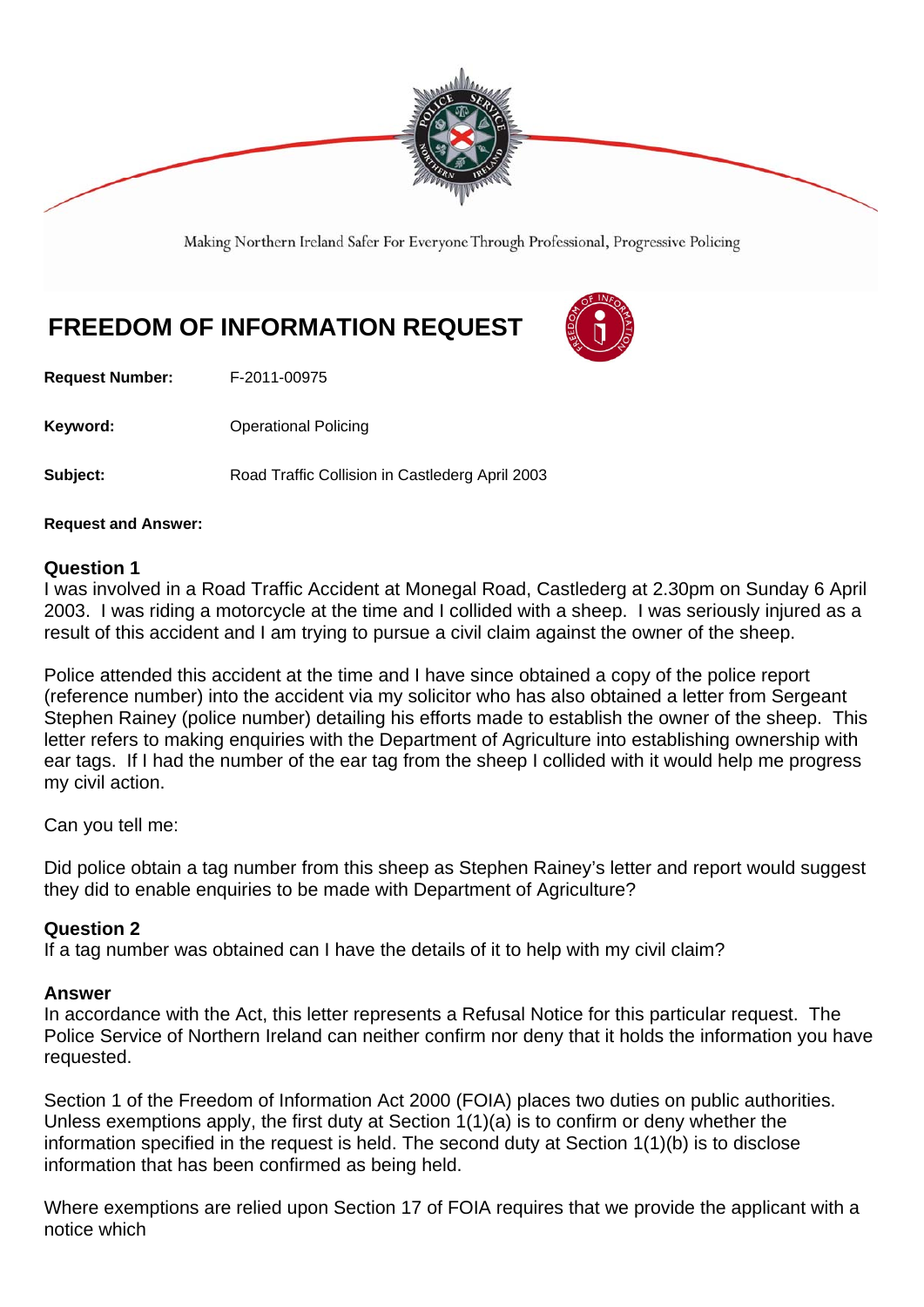a) states that fact,

b) specifies the exemption(s) in question and

c) states (if that would not otherwise be apparent) why the exemption applies.

The Police Service of Northern Ireland (PSNI) can Neither Confirm Nor Deny that it holds the information relevant to your request as the duty in Section 1(1)(a) of the Freedom of Information Act 2000 does not apply by virtue of the following exemptions:

Section 30(3) Investigations and Proceedings Section 40(5) Personal Information

Section 30 is a class based and qualified exemption. This means that it is not necessary to consider the harm in confirming or denying the existence of the requested information but it is necessary to consider the public interest. This exemption applies because the requested information, if held would relate to an investigation by the PSNI into an alleged offence or offences.

Although Section 40 is a class based and absolute exemption, it is necessary to consider the public interest for the purposes of confirming or denying the existence of the requested information. This exemption applies because all releases under FOI are releases into the public domain and not just to an individual. The requested information, if held would relate to the individuals concerned. Simply to confirm the existence of the requested information would amount to a release of that personal information into the public domain, and this would be a breach of the Data Protection Act.

# **Public Interest Test**

# Section 30

# Factors Favouring Confirmation or Denial

Confirming the existence of information would show that the PSNI conducted an investigation, which the public would expect.

# Factors Against Confirmation or Denial

Confirming or denying the existence of the requested information in relation to this alleged incident may hinder the prevention and detection of crime as an investigation or the outcome of subsequent proceedings could be compromised.

# Section 40

# Factors Favouring Confirmation or Denial

Confirming or denying whether the PSNI hold this information would aid accountability in that the public could see what action is or is not taken by police when an accident is reported to the police service.

# Factors Against Confirmation or Denial

Confirming or denying the existence of the requested information would contravene the first principle of the Data Protection Act which states that personal data shall be processed fairly and lawfully and that a public authority must handle people's personal data only in ways that they would reasonably expect. The breach of any individual's data protection rights would be caused by confirmation or denial. This is so whether or not the information is held.

# **Decision**

At this time the potential harm to current and/or future investigations outweighs any public benefit in knowing if any information is, or is not held. Whilst there is a public interest in the transparency of how the police deal with accidents and providing assurance that the PSNI is appropriately and effectively dealing with incidents reported to it, there is also a strong public interest in maintaining confidence in the PSNI with regard to its handling of individuals' personal data. It is for these reasons that the public interest must favour neither confirming nor denying that the requested